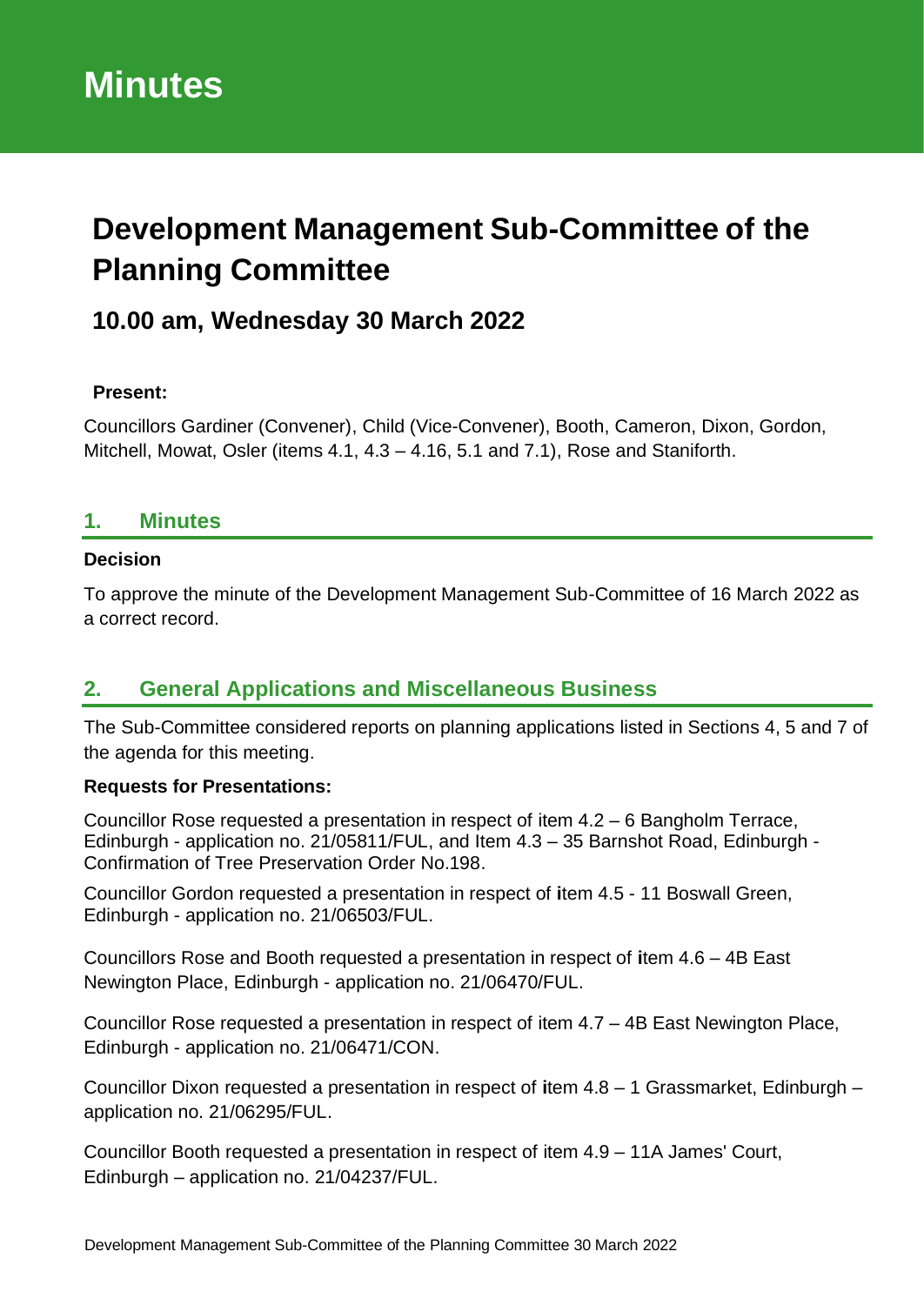Councillor Rose requested a presentation in respect of item 4.11 – Middle Kinleith Farm, Balerno - application no. 21/05193/FUL.

#### **Declaration of Interest**

Councillor Osler declared an non-financial interest in item 4.2 (6 Bangholm Terrace, Edinburgh), as she knew the applicant.

#### **Decision**

To determine the applications as detailed in the Appendix to this minute.

(Reference – reports by the Chief Planning Officer, submitted.)

### **3. 11 Boswell Green, Edinburgh**

Details were provided of proposals for application for planning permission for internal alterations, extension to side and rear of property. Conversion of attic complete with dormers to front and rear (as amended) at 11 Boswell Green, Edinburgh - application no. 21/06503/FUL.

The Chief Planning Officer gave details of the proposals and the planning considerations involved and recommended that the application be granted.

#### **Motion**

To **GRANT** planning permission subject to the informatives set out in section 3 of the report by the Chief Planning Officer.

moved by Councillor Mowat, seconded by Councillor Child.

#### **Amendment**

#### To issue a **MIXED DECISION:**

- 1) To **GRANT** planning permission for the internal alterations and extension to side and rear of property, subject to informatives set out in section 3 of the report by the Chief Planning Officer.
- 2) To **REFUSE** planning permission for the dormer element of the application for the reason that the proposal was contrary to Edinburgh Local Development Plan Policy Des 12, part C.
- moved by Councillor Gordon, seconded by Councillor Gardiner.

#### **Voting**

For the motion:  $\overline{7}$  votes For the amendment:  $\overline{4}$  votes

(For the motion: Councillors Booth, Child, Mitchell, Mowat, Osler, Rose and Staniforth.)

(For the amendment: Councillors Cameron, Dixon, Gardiner and Gordon.)

#### **Decision**

To **GRANT** planning permission subject to the informatives set out in section 3 of the report by the Chief Planning Officer.

(Reference – report by the Chief Planning Officer, submitted.)

Development Management Sub-Committee of the Planning Committee 30 March 2022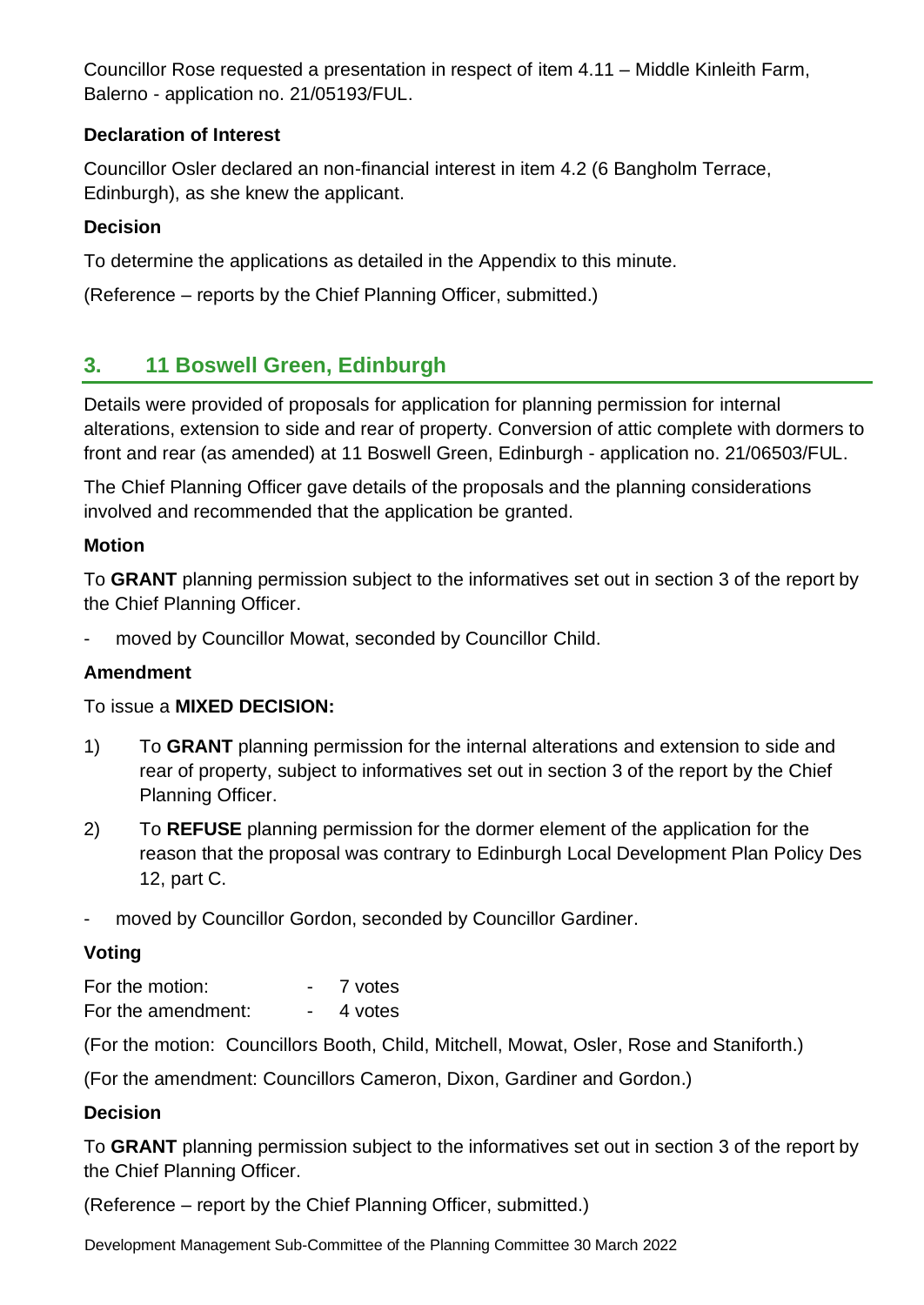### **4. Middle Kinleith Farm, Harlaw Road, Balerno**

Details were provided of an application for planning permission for the creation of 3 dwelling houses (as amended) at Middle Kinleith Farm, Harlaw Road, Balerno - application no. 21/05193/FUL.

The Chief Planning Officer gave details of the proposals and the planning considerations involved and recommended that the application be refused.

#### **Motion**

To **REFUSE** planning permission:

- 1) For the reasons set out in section 3 of the report by the Chief Planning Officer.
- 2) For an additional reason that according to Scottish Planning policy the proposal was not located in a sustainable location as it would be reliant on car usage and the scale and layout of the development was not characteristic of the rural environment.
- moved by Councillor Gardiner, seconded by Councillor Child.

#### **Amendment**

To **GRANT** Planning Permission.

moved by Councillor Rose, seconded by Councillor Mowat.

#### **Voting**

| For the motion:    | 9 votes |
|--------------------|---------|
| For the amendment: | 2 votes |

(For the motion: Councillors Booth, Child, Cameron, Dixon, Gardiner, Gordon, Mitchell, Osler and Staniforth.)

(For the amendment: Councillors Mowat and Rose.)

#### **Decision**

To **REFUSE** planning permission:

- 1) For the reasons set out in section 3 of the report by the Chief Planning Officer.
- 2) For an additional reason that according to Scottish Planning policy the proposal was not located in a sustainable location as it would be reliant on car usage and the scale and layout of the development was not characteristic of the rural environment.

(Reference – report by the Chief Planning Officer, submitted.)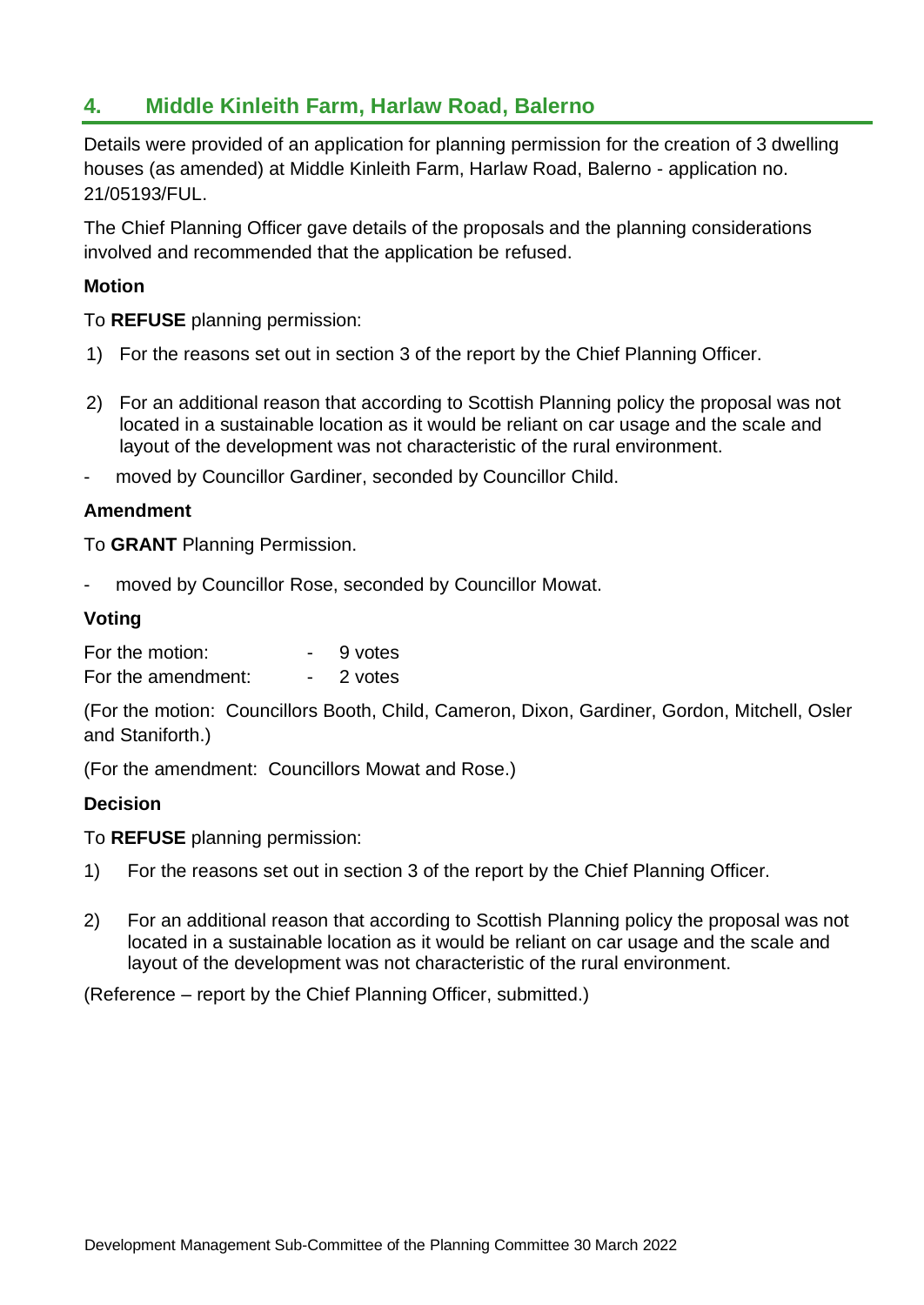# **Appendix**

| Agenda Item No. /<br><b>Address</b>                                                                                                                                             | <b>Details of Proposal/Reference No</b>                                                                                                                                                                                                                                | <b>Decision</b>                                                                                                                                                                                                                                                                                                      |  |
|---------------------------------------------------------------------------------------------------------------------------------------------------------------------------------|------------------------------------------------------------------------------------------------------------------------------------------------------------------------------------------------------------------------------------------------------------------------|----------------------------------------------------------------------------------------------------------------------------------------------------------------------------------------------------------------------------------------------------------------------------------------------------------------------|--|
| planning register.                                                                                                                                                              | Note: Detailed conditions/reasons for the following decisions are contained in the statutory                                                                                                                                                                           |                                                                                                                                                                                                                                                                                                                      |  |
| 4.1 – <b>Report for</b><br>forthcoming<br>application by EH14<br><b>Limited for of</b><br><b>Application Notice at</b><br><b>4 East Mains of</b><br><b>Ingliston, Newbridge</b> | Erection of hotel development<br>(Class 7) with ancillary restaurant /<br>bar (Class 3 / Sui Generis) and<br>fitness suite (Class 11), associated<br>facilities, together with access,<br>landscaping, parking and<br>infrastructure - application no.<br>22/00812/PAN | To note the key issues at this<br>$\left( \begin{matrix} 1 \end{matrix} \right)$<br>stage.<br>To request that the applicant<br>2)<br>take into consideration:<br>Implementing active travel<br>and connectivity.<br>Creating pavements and<br>more structure, as this was<br>an area of considerable<br>development. |  |
| 4.2 – 6 Bangholm<br><b>Terrace, Edinburgh</b>                                                                                                                                   | Construction of a new dwelling in a<br>gap site between two tenement<br>gables - application no.<br>21/05811/FUL                                                                                                                                                       | To REFUSE planning permission<br>for the reasons set out in section<br>3 of the report by the Chief<br>Planning Officer.                                                                                                                                                                                             |  |
| 4.3 - 35 Barnshot<br><b>Road, Edinburgh</b>                                                                                                                                     | <b>Confirmation of Tree Preservation</b><br>Order No.198.                                                                                                                                                                                                              | To CONFIRM Tree Preservation<br>Order No. 198.                                                                                                                                                                                                                                                                       |  |
| 4.4 - 10A Blenheim<br><b>Place, Edinburgh</b>                                                                                                                                   | Change of use of residential<br>apartment to short-term let visitor<br>accommodation - application no.<br>21/06615/FUL                                                                                                                                                 | To GRANT planning permission<br>subject to the informatives set out<br>in section 3 of the report by the<br>Chief Planning Officer.                                                                                                                                                                                  |  |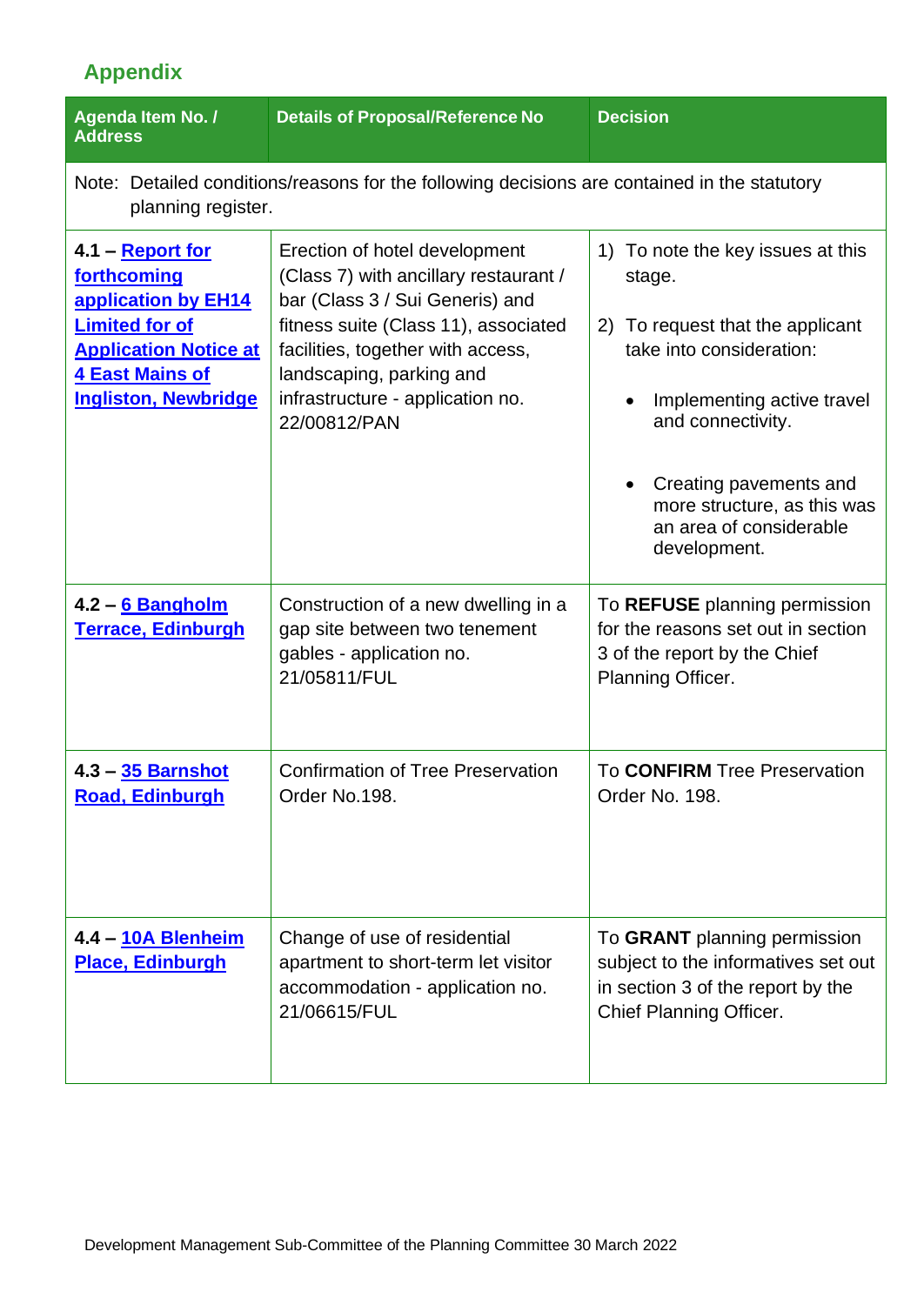| Agenda Item No. /<br><b>Address</b>                          | <b>Details of Proposal/Reference No</b>                                                                                                                                              | <b>Decision</b>                                                                                                                                                                                                                                                                                                                                                                                                                                             |
|--------------------------------------------------------------|--------------------------------------------------------------------------------------------------------------------------------------------------------------------------------------|-------------------------------------------------------------------------------------------------------------------------------------------------------------------------------------------------------------------------------------------------------------------------------------------------------------------------------------------------------------------------------------------------------------------------------------------------------------|
| 4.5 - 11 Boswell<br><b>Green, Edinburgh</b>                  | Internal alterations, extension to<br>side and rear of property.<br>Conversion of attic complete with<br>dormers to front and rear (as<br>amended) - application no.<br>21/06503/FUL | To GRANT planning permission<br>subject to informatives set out in<br>section 3 of the report by the<br>Chief Planning Officer.<br>(On a division.)                                                                                                                                                                                                                                                                                                         |
| 4.6 - 4B East<br><b>Newington Place,</b><br><b>Edinburgh</b> | Demolish existing building and<br>erection of purpose-built student<br>accommodation, ancillary uses and<br>associated infrastructure -<br>application no. 21/06470/FUL              | To REFUSE planning permission<br>as the proposals were contrary to<br>Sections 59 and 64 of the<br>Planning (Listed Buildings and<br><b>Conservation Areas) (Scotland)</b><br>Act 1997, as they would be<br>harmful to the listed building and<br>detrimental to the character of the<br>Conservation Area and contrary<br>to Edinburgh LDP Policies Env 3,<br>Env 6, Des 4. The proposals<br>would result in an unbalanced<br>community contrary to Hou 8. |
| 4.7 - 4B East<br><b>Newington Place,</b><br><b>Edinburgh</b> | Demolish the existing building -<br>application no. 21/06471/CON                                                                                                                     | To REFUSE conservation area<br>consent for the reasons that the<br>proposals would be contrary to<br>Sections 64 and 66 of the<br>Planning (Listed Buildings and<br>Conservation Areas) (Scotland)<br>Act 1997.<br><b>Dissent</b><br>Councillor Rose requested that<br>his dissent be recorded in respect<br>of the above decision.                                                                                                                         |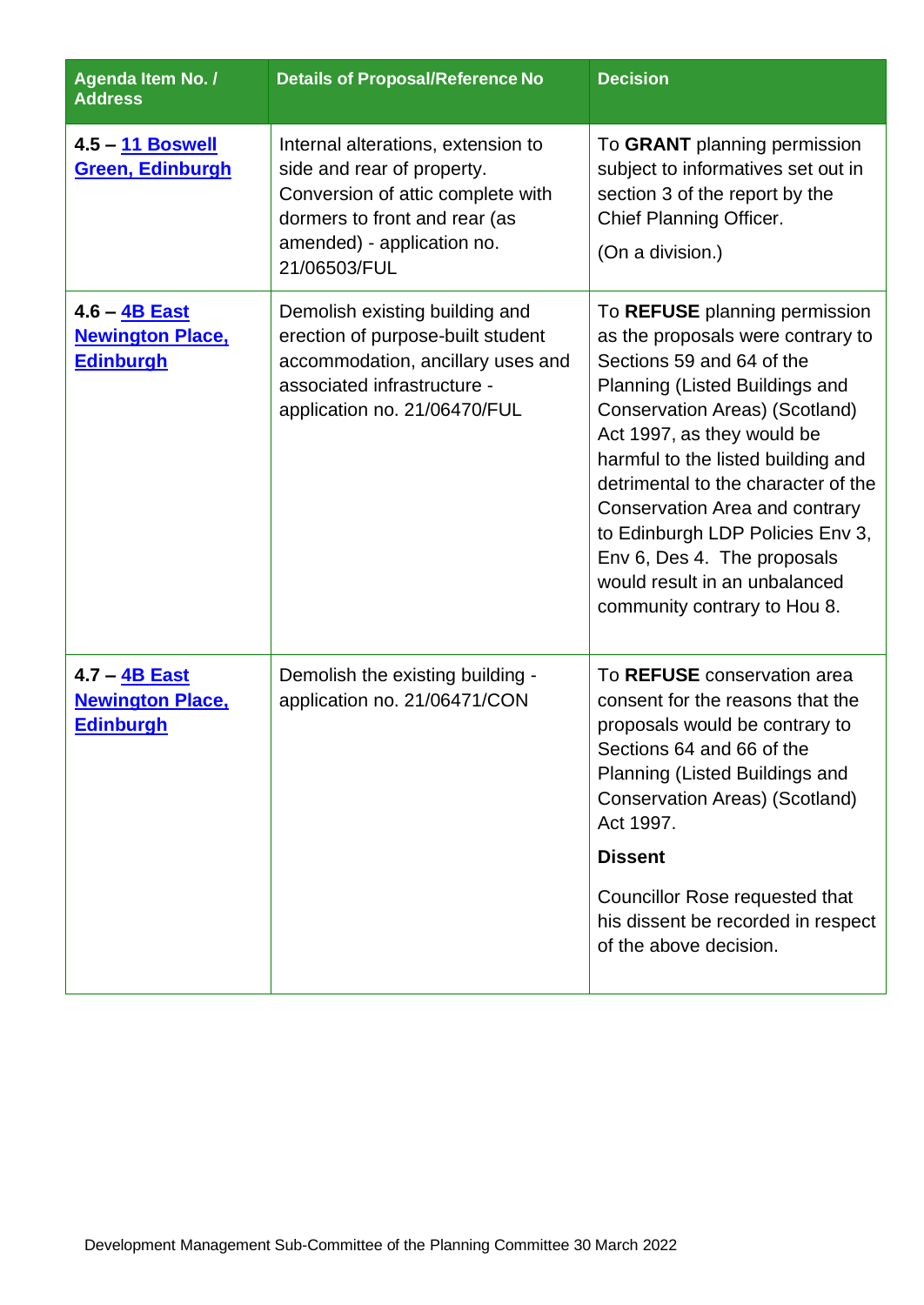| Agenda Item No. /<br><b>Address</b>         | <b>Details of Proposal/Reference No</b>                                                                                                                                                                                                                                                         | <b>Decision</b>                                                                                                                                                                                                                                         |
|---------------------------------------------|-------------------------------------------------------------------------------------------------------------------------------------------------------------------------------------------------------------------------------------------------------------------------------------------------|---------------------------------------------------------------------------------------------------------------------------------------------------------------------------------------------------------------------------------------------------------|
| 4.8 -1 Grassmarket,<br><b>Edinburgh</b>     | Change of use from Class 1 (Retail)<br>and Class 3 (Food and Drink) to a<br>mixed-use Class 11 (leisure) and<br>Class 3 (Food and Drink) and<br>associated flue - application no.<br>21/06295/FUL                                                                                               | <b>WITHDRAWN</b> from the agenda<br>at request of Chief Planning<br>Officer to allow planning officers<br>to consider matters raised with<br>applicant. Once completed,<br>Planning Officers would intend to<br>return the application to<br>Committee. |
| 4.9 - 11A James'<br><b>Court, Edinburgh</b> | Proposed refurbishment of and<br>extension to the existing retail/store<br>unit at 11A James Court including<br>provision of ancillary coffee bar,<br>external seating area and formation<br>of a connection to the existing retail<br>unit at 497 Lawnmarket - application<br>no. 21/04237/FUL | <b>WITHDRAWN</b> from the agenda<br>at the request of the Chief<br>Planning Officer as the required<br>notification to Historic<br>Environment Scotland had not<br>been completed.                                                                      |
| 4.10 -11A James'<br><b>Court, Edinburgh</b> | Proposed refurbishment of and<br>extension to the existing retail/store<br>unit at 11A James Court including<br>provision of ancillary coffee bar,<br>external seating area and formation<br>of a connection to the existing retail<br>unit at 497 Lawnmarket - application<br>no. 21/04238/LBC | <b>WITHDRAWN</b> from the agenda<br>at the request of the Chief<br>Planning Officer as this was<br>linked to item 4.9 - application no<br>21/04237/FUL.                                                                                                 |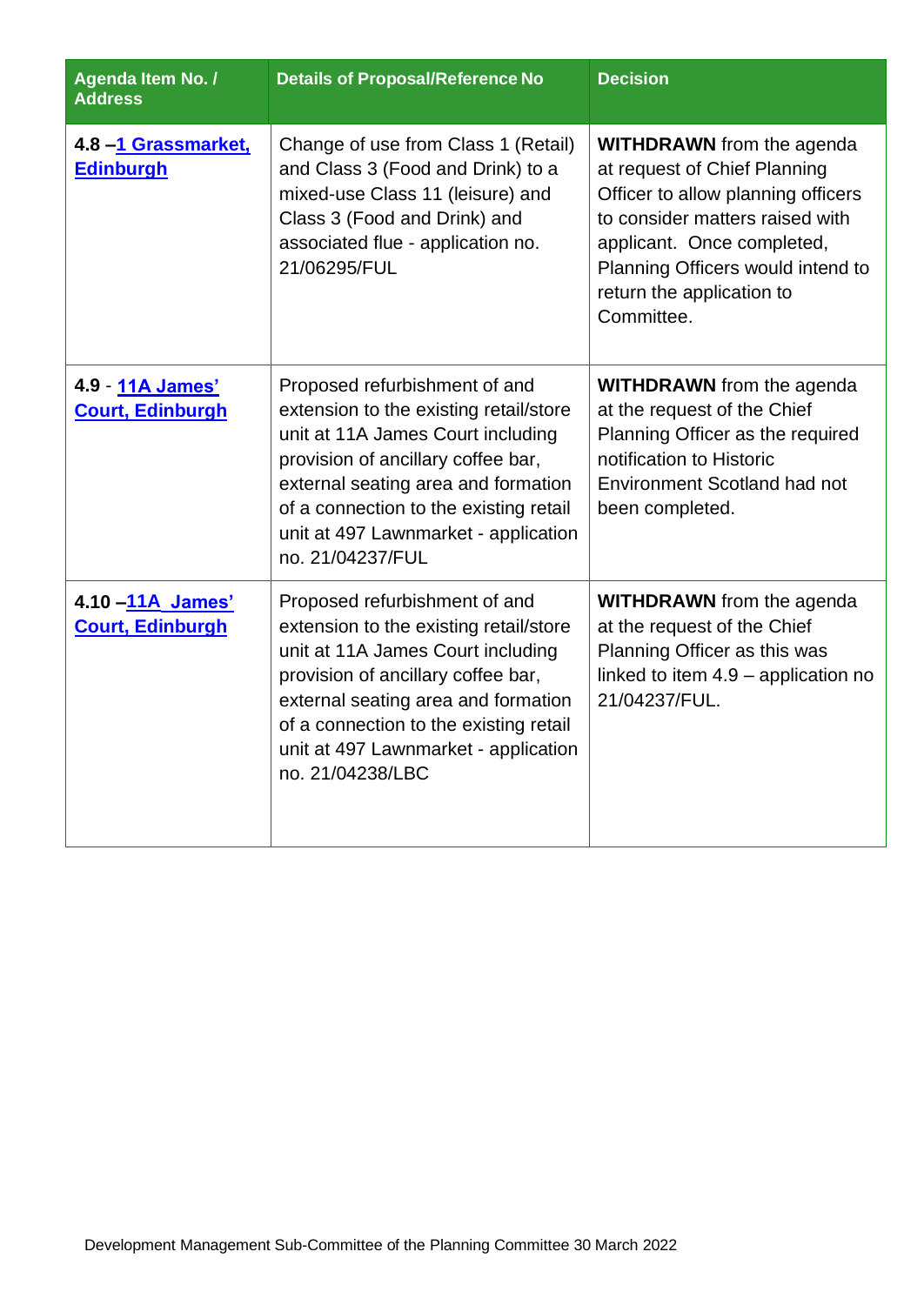| Agenda Item No. /<br><b>Address</b>                                             | <b>Details of Proposal/Reference No</b>                                                                                                                                                                                      | <b>Decision</b>                                                                                                                                                                                                                                                                                                                                                                                                                                 |
|---------------------------------------------------------------------------------|------------------------------------------------------------------------------------------------------------------------------------------------------------------------------------------------------------------------------|-------------------------------------------------------------------------------------------------------------------------------------------------------------------------------------------------------------------------------------------------------------------------------------------------------------------------------------------------------------------------------------------------------------------------------------------------|
| 4.11 - Middle Kinleith<br><b>Farm, Harlaw Road,</b><br><b>Balerno</b>           | Creation of 3 dwelling houses (as<br>amended) - application no.<br>21/05193/FUL                                                                                                                                              | To REFUSE planning permission:<br>1)<br>For the reasons set out in<br>section 3 of the report by<br>the Chief Planning Officer.<br>2)<br>An additional reason that<br>according to Scottish<br>Planning policy the proposal<br>was not located in a<br>sustainable location as it<br>would be reliant on car<br>usage and the scale and<br>layout of the development<br>was not characteristic of the<br>rural environment.<br>(On a division.) |
| $4.12 - 103$<br><b>Newcraighall Road,</b><br><b>Edinburgh</b>                   | Material variation to planning<br>permission 01/02628 for erection of<br>ten dwellings to allow minor<br>variation in finished floor levels and<br>associated ridge levels - application<br>no. 21/06755/FUL                 | To GRANT planning permission<br>subject to the conditions, reasons<br>and informatives set out in<br>section 3 of the report by the<br>Chief Planning Officer.                                                                                                                                                                                                                                                                                  |
| 4.13 - 46 Patriothall,<br><b>Edinburgh</b>                                      | Retrospective change of use from<br>residential to short-term let<br>apartment (Sui Generis) -<br>application no. 21/06792/FUL                                                                                               | To GRANT planning permission.                                                                                                                                                                                                                                                                                                                                                                                                                   |
| 4.14 - 134C<br><b>Portobello High</b><br><b>Street, Edinburgh</b>               | Alterations to former bank premises<br>including alterations to shopfront<br>with change of use to Restaurant<br>(Class 3) with ancillary hot food take<br>away (Sui Generis) (as amended) -<br>application no. 21/04343/FUL | To GRANT planning permission<br>subject to the conditions, reasons<br>and informatives set out in<br>section 3 of the report by the<br>Chief Planning Officer.                                                                                                                                                                                                                                                                                  |
| 4.15 - 3 Warrender<br><b>Park Terrace,</b><br>Edinburgh (55<br>metres north of) | Proposed two MCC kiosks,<br>installation of underground storm<br>water storage tank with ventilation<br>stack, removal of a one tree and<br>associated groundworks (as<br>amended) - application no.<br>21/04543/FUL         | To GRANT planning permission<br>subject to the conditions, reasons<br>and informatives set out in<br>section 3 of the report by the<br>Chief Planning Officer.                                                                                                                                                                                                                                                                                  |